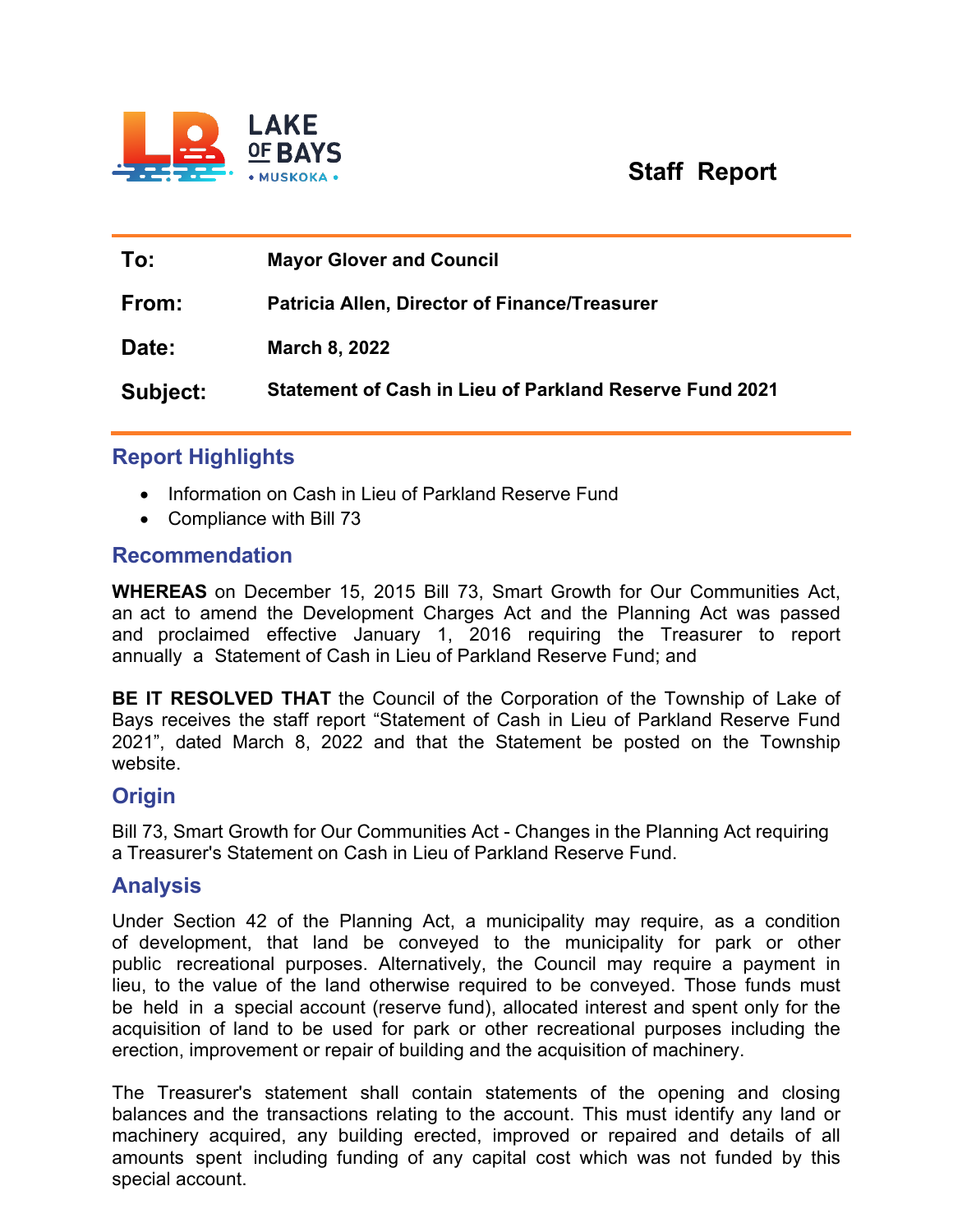The Township of Lake of Bays has been keeping a combination Reserve Fund for both the Parks and Parks Cash in Lieu Fund which will facilitate this reporting requirement.

This report is to become an annual report to Council and posted on the Township website.

Please see Appendix "A" for the report.

## **Financial Implications:**

Not applicable.

#### **Alternatives**

Not applicable.

## **Linkage to the Community-Based Strategic Plan**

This report represents the following strategic priorities:

- Engage and communicate openly with the community;
- Develop a sustainable local economy that supports our Vision;
- Ensure sound, innovative, transparent financial planning;

### **Approvals**

| <b>Prepared by:</b> | <b>Patricia Allen</b><br>Director of Finance/Treasurer    |
|---------------------|-----------------------------------------------------------|
| Reviewed by:        | <b>Bryan Brown</b><br><b>Chief Administrative Officer</b> |

#### **References**

**BILL 73, SMART GROWTH FOR OUR COMMUNITES ACT**

**PARKS CASH IN LIEU OF PARKLAND RESERVE FUND**